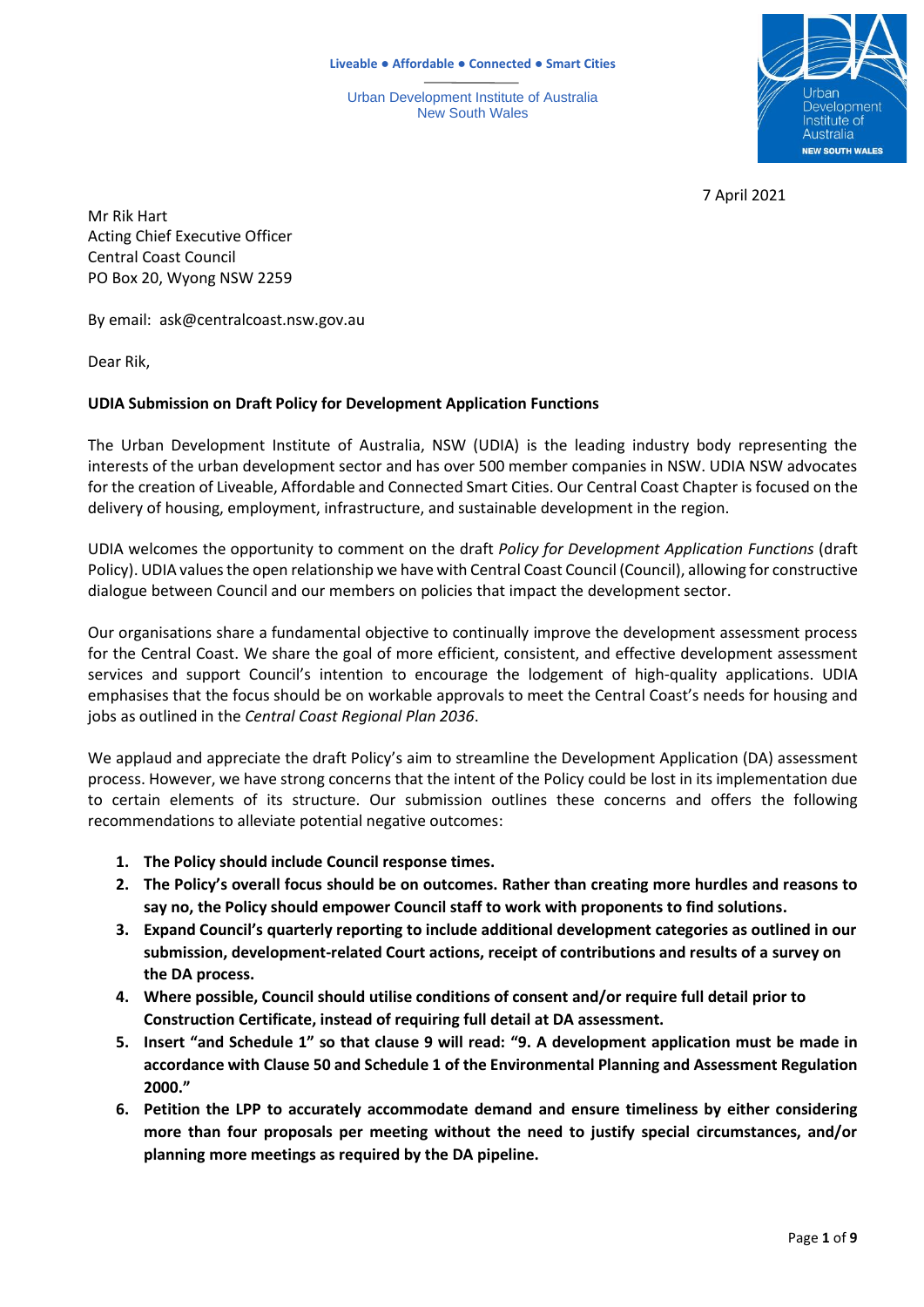- **7. Provide the opportunity for at least one (1) request for information (RFI) and its response, with the opportunity to discuss and respond to such matters prior to determination.**
- **8. To improve Agency responsiveness, Council should advise all referral Agencies of its intention to adopt a Policy to streamline the DA process and undertake a performance agreement with Agencies, actively seeking their cooperation and assistance through the timely issue of Agency concurrence; invite relevant Agencies to attend pre-lodgement meetings; note to Agencies that Council has the power to consent to an application under Part 4, Div 4.8 of the Act if the Authority fails to issue its General Terms of Approval within the time provisions provided under Part 6, Div 3 of the Regulations; and exercise its authority under the Act & Regulations where comments have not been provided by referral Agencies within prescribed periods.**
- **9. Consistent with Department's** *Best Practice Guidelines***, Council should provide appropriate and adequate resources to the pre-lodgement meeting process so that meetings can be arranged and then minutes issued in a timely manner. Clause 24 should be amended to read: "Council commits to providing clear, consistent** *and timely* **pre-lodgement advice", and Council should commit to meeting best practice guidelines for response timeframes.**
- **10. Pre-lodgement meetings should emphasise inclusion, specificity, and responsiveness by implementing the following recommendations:**
	- **a. Key issues should be conveyed to all parties present, and the proponent should leave with a clear understanding of what Council staff are thinking. Council staff need to be clear up front and encouraged to provide their honest opinion as to whether the proposal has merit.**
	- **b. Council staff should be more site-specific in their comments and refer to policy, particularly in relation to flooding and ecology (e.g., provide updates of green corridors not previously mapped by Council). Council should identify key species for inclusion in any biodiversity assessment.**
	- **c. In the case of possible variations to DCP or LEP provisions, clear advice should be provided, rather than advising vaguely that "any variations should be properly supported and may be considered".**
	- **d. The meeting format should be flexible to enable the efficient participation of all relevant parties. Options should be provided for in-person meeting; video meeting; and written advice in lieu of a meeting. Our members have utilised other council pre-lodgement services where advice has simply been done by correspondence, and this can be effective.**
	- **e. In the event an individual specialist is unable to attend the pre-lodgement meeting, that individual specialist should be provided the opportunity to follow-up separately (similar to Expert Witness in a Court process) and file relevant points back through Council's meeting coordinator. These should be either included in general minutes or referenced as a supplementary.**
	- **f. It is imperative that the minutes accurately reflect the specific issues, discussion, advice provided and agreed matters. For efficiency, a template of draft minutes could be created where staff can focus on the unique details of the meeting's discussion.**
	- **g. Proponents should have the ability to seek further timely clarification between the previous meeting and time of DA lodgement.**
	- **h. Applicants should receive a credit (50%) of the pre-DA fee paid towards any future DA lodged. By the pre-lodgement meeting stage, Council's preliminary assessment should have commenced and typically such matters as relevant flood levels, access site lines, ecological conditions, site conditions from kerbside inspections, etc., have been undertaken. Future assessing officers should be able to rely on this pre-lodgement advice as appropriate input to future DA assessment.**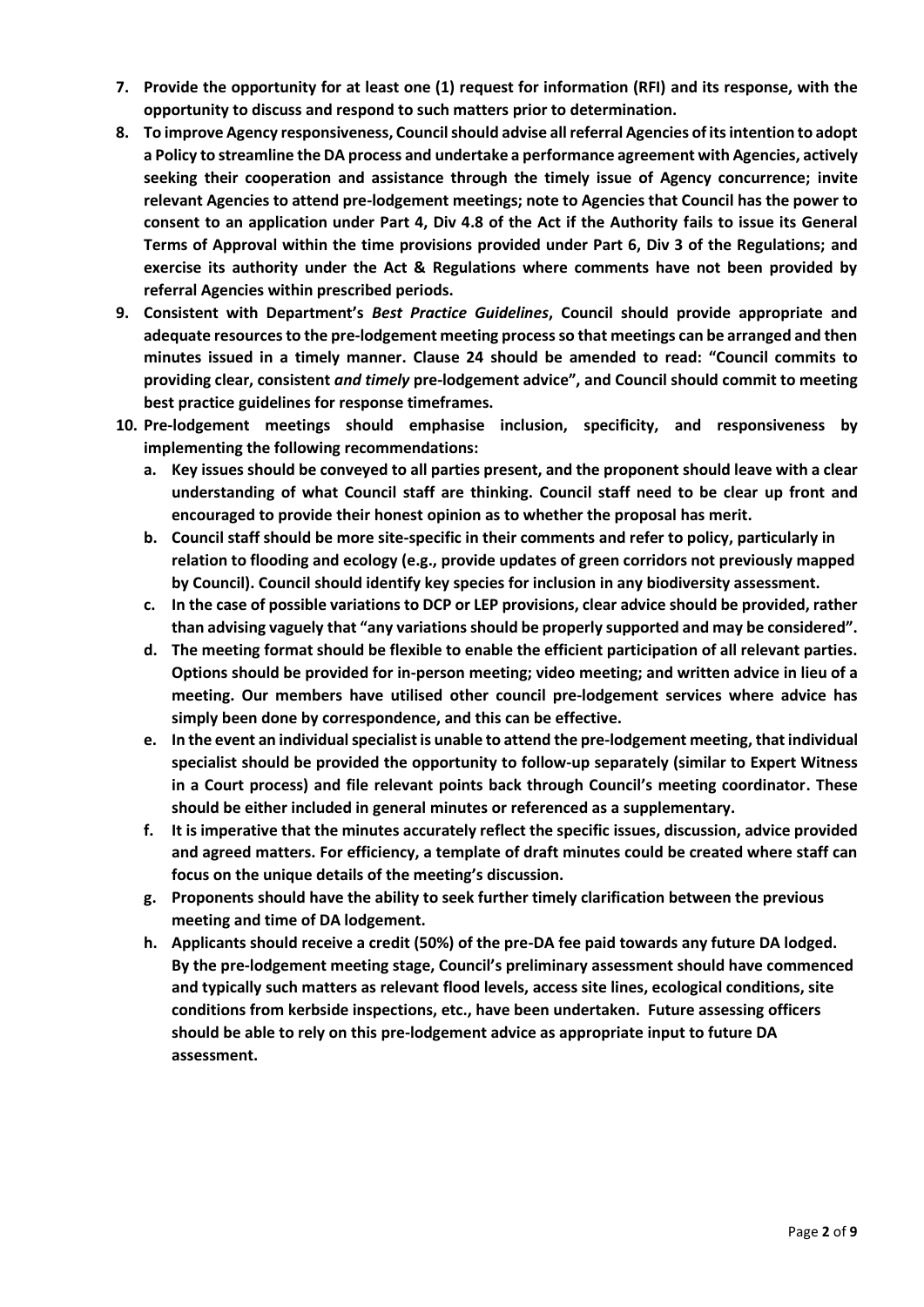#### **In General**

UDIA appreciates Council's attempt to promote more efficiency in development assessment and encourage good-quality submissions. Doing so has the potential to use Council resources more productively to the benefit of the region, including the development sector. We are concerned, however, that the draft Policy focuses mainly on prescriptive requirements for applicants, without commensurate specific commitments from Council.

UDIA understands Council's current unique and unfavourable operating environment, where staff reductions and other processing delays (e.g., information technology challenges) are expected to remain a considerable factor for several more years due to Council's financial position. We recognise that the current situation at Central Coast Council is anything but "business as usual" and we are concerned that Council staff will continue to be constrained for several weeks at a time in their ability to assess and review information submitted for any given application.

We note the draft Policy proposes to offer a withdrawal and refund of fees for DAs lacking information. Although this approach could be appropriate for some smaller-scale development, it is unlikely to be effective for mid-to large-scale DAs where significant costs have been invested in the preparation of the DA package. Council should be mindful that withdrawal does not allow Appeal rights. While Court is not a preferred pathway, it will be the logical pathway for some proponents who find Council to be too inflexible or onerous in its requirements for early information.

Set against this backdrop, UDIA questions whether the four-week turnaround timeframes are reasonable or realistic. The draft Policy applies the four-week time limits only to the applicants, with no undertaking as to Council's turnaround times for assessment. We recommend that Council response times also be outlined in the Policy, but that for both parties, the emphasis should be on meeting housing and jobs delivery outcomes.

*Recommendation 1: The Policy should include response times for Council.*

The development industry must do its part to work in good faith with Council and within the laws and regulations to propose permissible projects. Both industry and Council should respect the professionalism and time of the other and be mindful to work efficiently together.

Overall, UDIA recommends that Council work constructively with industry and focus on delivery outcomes. Rather than creating more hurdles and reasons to say no, the Policy should empower Council staff to work with proponents to find solutions.

> *Recommendation 2: The Policy's overall focus should be on outcomes. Rather than creating more hurdles and reasons to say no, the Policy should empower Council staff to work with proponents to find solutions.*

UDIA understands that councils have legislative timeframes for DA assessment and that a council's performance is often measured against statewide timeframe averages and Departmental targets as Key Performance Indicators (KPI). These timeframes can be useful for their utility in promoting certainty and timely delivery outcomes, and we fully support their transparent reporting. However, the timeframe KPIs are not the outcome in themselves. Unfortunately, the system can be manipulated, and some councils can find themselves in the perverse situation of having what look like favourable assessment timeframe metrics, but not meeting their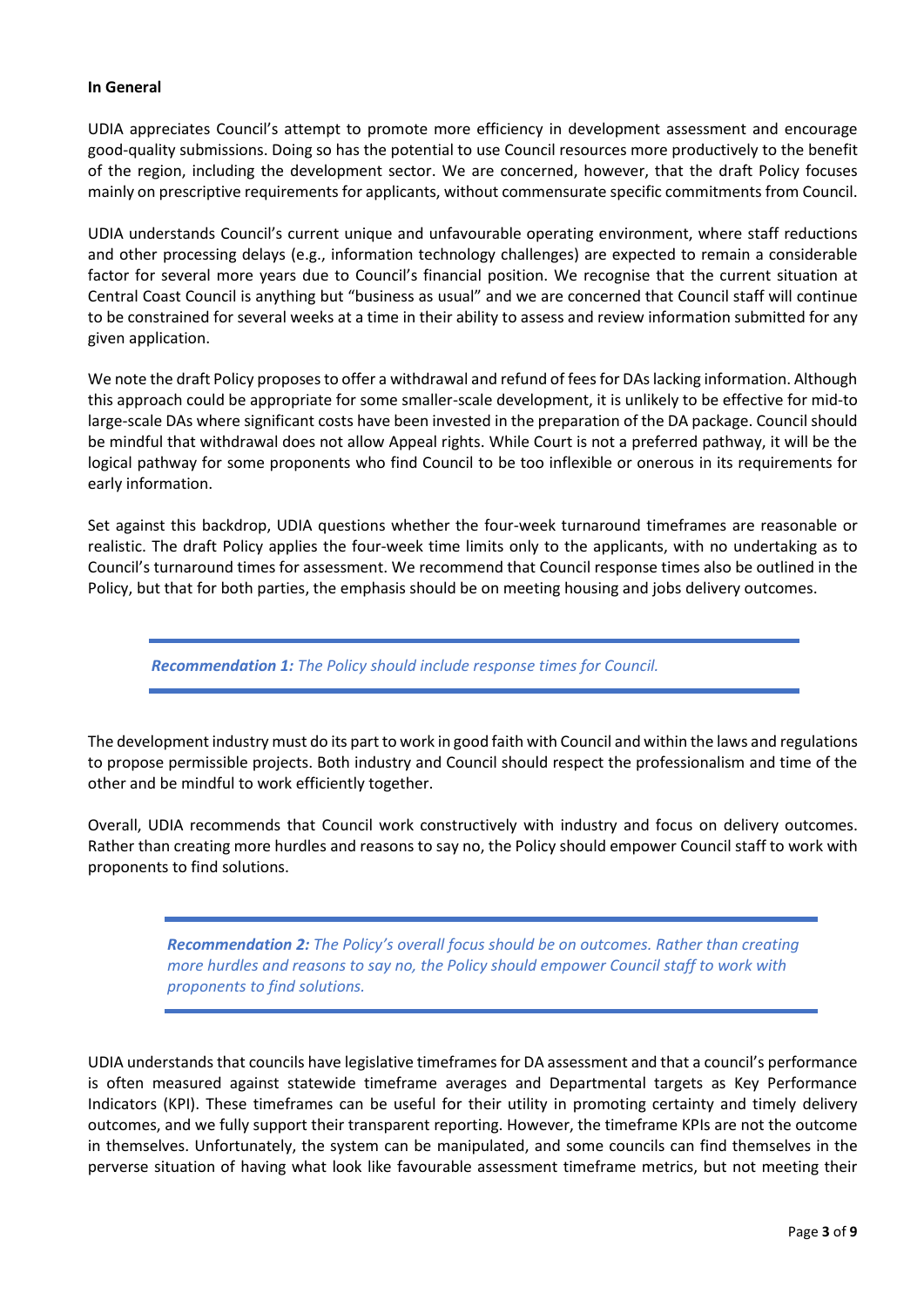housing and jobs needs. It is also true that for many councils, including Central Coast Council, reporting is skewed by the high numbers of simple, quickly-assessed DAs that mask the lower number of larger, more complex DAs – typical of UDIA members proposing land subdivision or larger urban development – that often fall outside assessment timeframe goals.

To more accurately reflect Council's performance, UDIA recommends that Council expand is quarterly reporting and provide a deeper analysis of development categories rather than just median/average turnaround times.

Reporting should be broken down to include the following categories:

- o Median turnaround times for DA's >\$5M;
- o Median turnaround times for DA's >\$30M;
- $\circ$  Median turnaround times for DA's involving the creation of more than 20 lots; and
- o Median turnaround times for DA's involving the creation of more than 100 lots.

Council should also report on the number of:

- o Active development-related Court actions for the period;
- o Number of resolved development-related Court actions for the period, and their outcomes; and
- o Developer Contributions (Sec 7.11, Sec 7.12) and Developer Servicing contributions received.

Council should provide a survey and report on:

o Results of a survey of all mid- and large-scale applicants at determination, including questions on how constructive Council was through the DA process. UDIA would appreciate the opportunity to offer suggested questions for the survey.

*Recommendation 3: Expand Council's quarterly reporting to include additional development categories as outlined in our submission, development-related Court actions, receipt of contributions and results of a survey on the DA process.*

The changes proposed in the draft Policy could require proponents to spend more money earlier in the planning process to make DAs more thorough and meet the expectations of Council. While in some instances this may be justified, our members already report examples at Central Coast Council where additional information was requested which could have been either conditioned in any consent, or full details provided at Construction Certificate (CC) stage. We recommend that where possible, Council utilise conditions and/or require full detail prior to CC, instead of requiring full detail at DA assessment. We would be pleased to work with Council to develop guidance on what information should reasonably be provided and when.

*Recommendation 4: Council should utilise conditions of consent and/or require full detail prior to CC, instead of requiring full detail at DA assessment.*

# **Amendment to Clause 9**

We recommend amending clause 9 as follows. The draft Policy states:

*9. A development application must be made in accordance with clause 50 of the Environmental Planning and Assessment Regulation 2000.*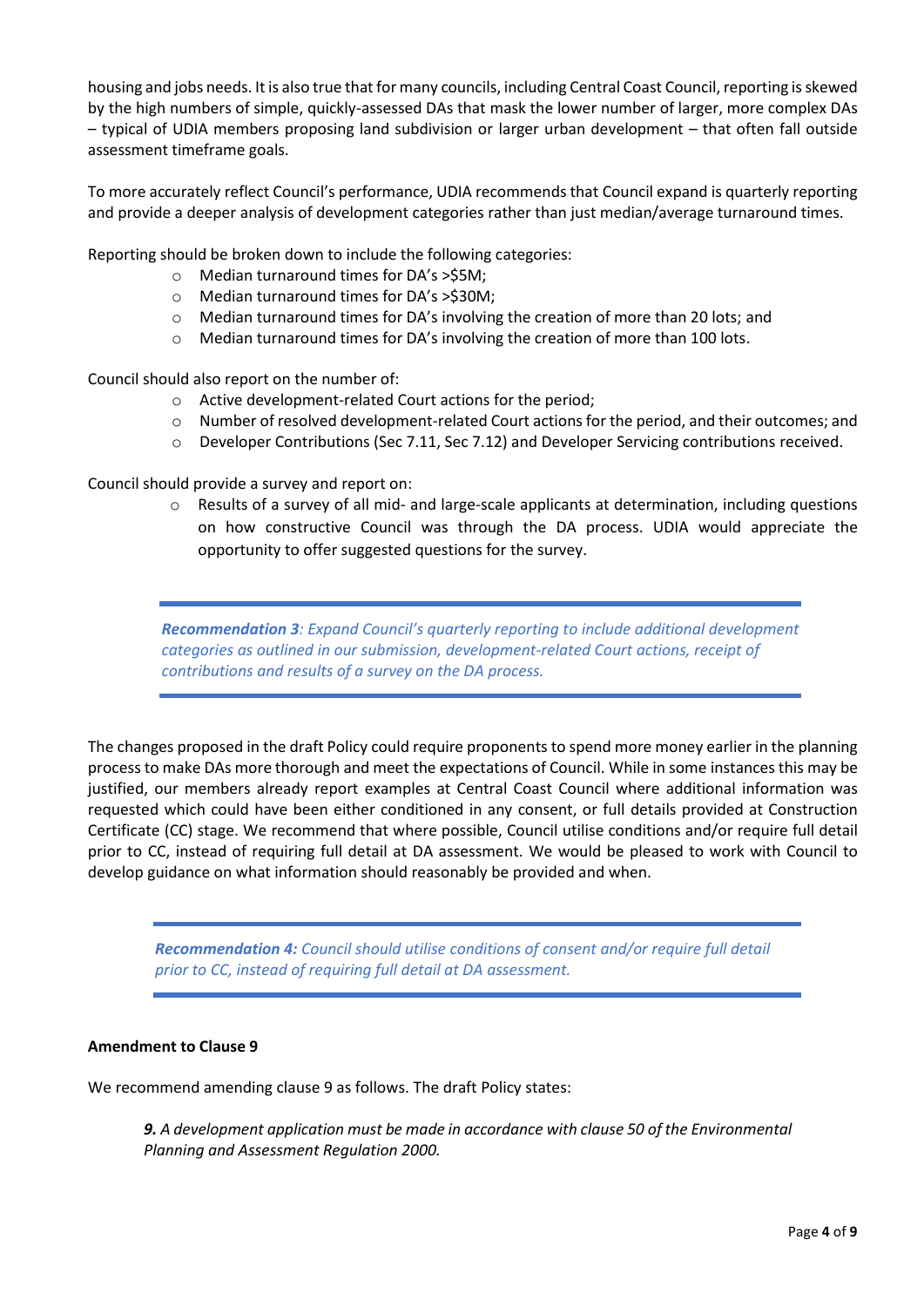*Recommendation 5: insert "and Schedule 1" so that clause 9 will read: 9. A development application must be made in accordance with clause 50 and Schedule 1 of the Environmental Planning and Assessment Regulation 2000.*

#### **Activity of Local Planning Panel**

UDIA notes that at its meeting in December 2020, the Local Planning Panel (LPP) resolved to only consider four proposals per meeting. We are concerned that this arbitrary limit will constrain timely determinations on the Central Coast. We encourage Council to petition the LPP to accurately accommodate demand and ensure timeliness by either considering more than four proposals per meeting without the need to justify special circumstances, and/or planning more meetings as required by the DA pipeline. In other jurisdictions, panels have been known to meet several times a week at peak times, the key being responsiveness to real demand.

> *Recommendation 6: Petition the LPP to accurately accommodate demand and ensure timeliness by either considering more than four proposals per meeting without the need to justify special circumstances, and/or planning more meetings as required by the DA pipeline.*

#### **Assessable Applications**

The draft Policy states:

*13. As a rule, council will not request additional information on an application. The onus is on the applicant to ensure that the application, when submitted, is complete and ready for assessment*.

*14. Council will assess and determine an application on the information submitted upon lodgement.*

*16. Council will generally not place on hold an application waiting for information or request amendments or additional information except where, in the opinion of the Manager (or their delegate), minor issues can be resolved in a short timeframe (less than 4 weeks).*

UDIA supports the intention to encourage high-quality, assessable applications; however, these clauses should provide reasonable flexibility. All applicants should be given the opportunity for at least one request for information (RFI) in recognition of the complexities of development. Despite best efforts to capture and address all issues identified prior to a pre-lodgement meeting and then prior to lodgement of the DA, it is inevitable that, particularly for larger projects, there is likely to be some refinement along the way – either in response to a concern raised by Council staff at the preliminary assessment stage, or in response to internal or external referrals. UDIA recommends that proponents be given the opportunity to discuss and respond to such unforeseen matters prior to determination.

The 4-week requirement may be unreasonable. For more complex applications, it is not uncommon to have a team of more than 10 specialist consultants involved in the DA preparation process. A change in one specialist report may result in consequential changes in other reports. Where information requires additional field work,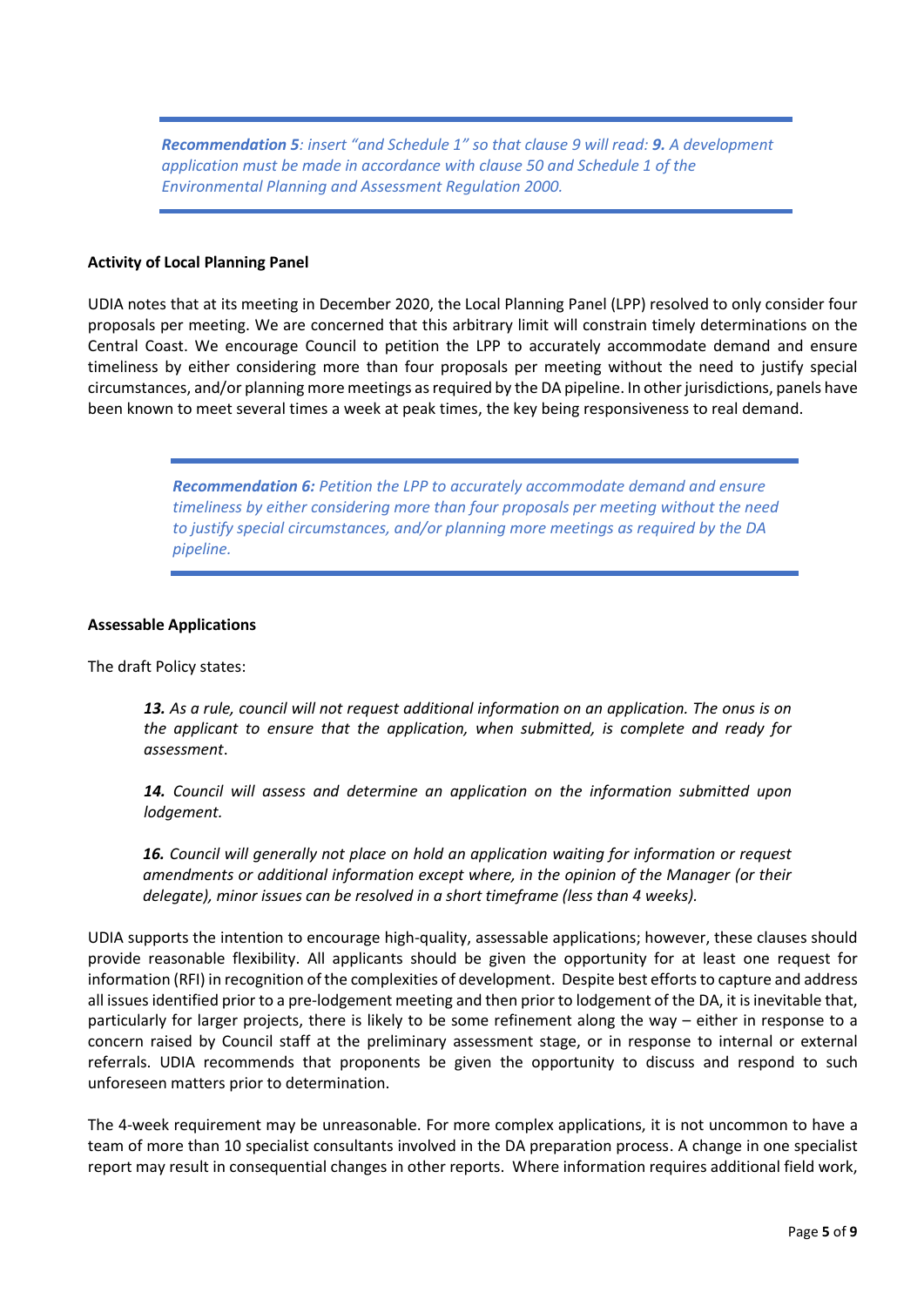this takes time to schedule in; compile and document findings; then circulate to other team members to update any relevant plans or reports. We recommend that the proponent be afforded the opportunity to identify the likely time period required to provide the necessary information, or by other means provide some flexibility to the four-week metric – conscious that both parties are seeking a timely and workable determination.

The draft Policy assumes that proponents will follow the practical alternative to allowing a reasonable RFI process, i.e., that the application is withdrawn, the issue addressed, and the application re-lodged. We object to the withdrawal process where a constructive RFI could resolve the issue, particularly given Council's current IT situation which adds several weeks to lodgement while Council staff manually transfer applications from the Planning Portal to Council's computer system. Additionally, we again make the point that many proponents will not want to forfeit their right to Appeal and therefore will not choose to withdraw.

*Recommendation 7: Applicants should be given the opportunity for at least one RFI and to identify a reasonable time period for response, conscious that both parties are seeking a timely and workable determination.*

# **Agency Referrals**

The draft Policy states:

**19.** *Where external agency referral bodies request additional information/amendments to a proposed development, Council officers will review the level of detail required and determine whether in the opinion of the Manager (or their delegate), the matters raised by the referral agency are minor issues can be resolved in a short timeframe (less than 4 weeks). If the issues are unlikely to be resolved within a short timeframe, the applicant may be requested to withdraw the application or the application may be determined based on the information submitted at time of lodgement.*

We support the Department's *Best Practice Guidelines* recommendation for pre-lodgement meetings: "*…Have in attendance representatives from other authorities or state agencies where it's anticipated external referrals may require significant issues to be addressed.*"

Agencies should fully participate in pre-lodgement meetings and ideally issues can be addressed ahead of lodgement. However, new issues could arise during the formal referral process. Please refer to the previous observations regarding the proposed four-week turnaround and the need for some flexibility.

The issue of agency response times can also be problematic. Under the Act, most agency concurrence should be provided within four weeks. Unfortunately, the development industry and councils share a common frustration that external agency referral bodies often do not meet statutory response timeframes. Council staff and proponents are forced to waste precious resources chasing agency input. UDIA supports the implementation of ePlanning as one means to bring more transparency to agency referrals and ultimately drive more efficiency in the process. Currently, Council and development applicants on the Central Coast are not fully benefitting from ePlanning due to local IT challenges. We look forward to Central Coast Council's full integration with the Planning Portal which Council staff have advised may occur toward the end of 2021.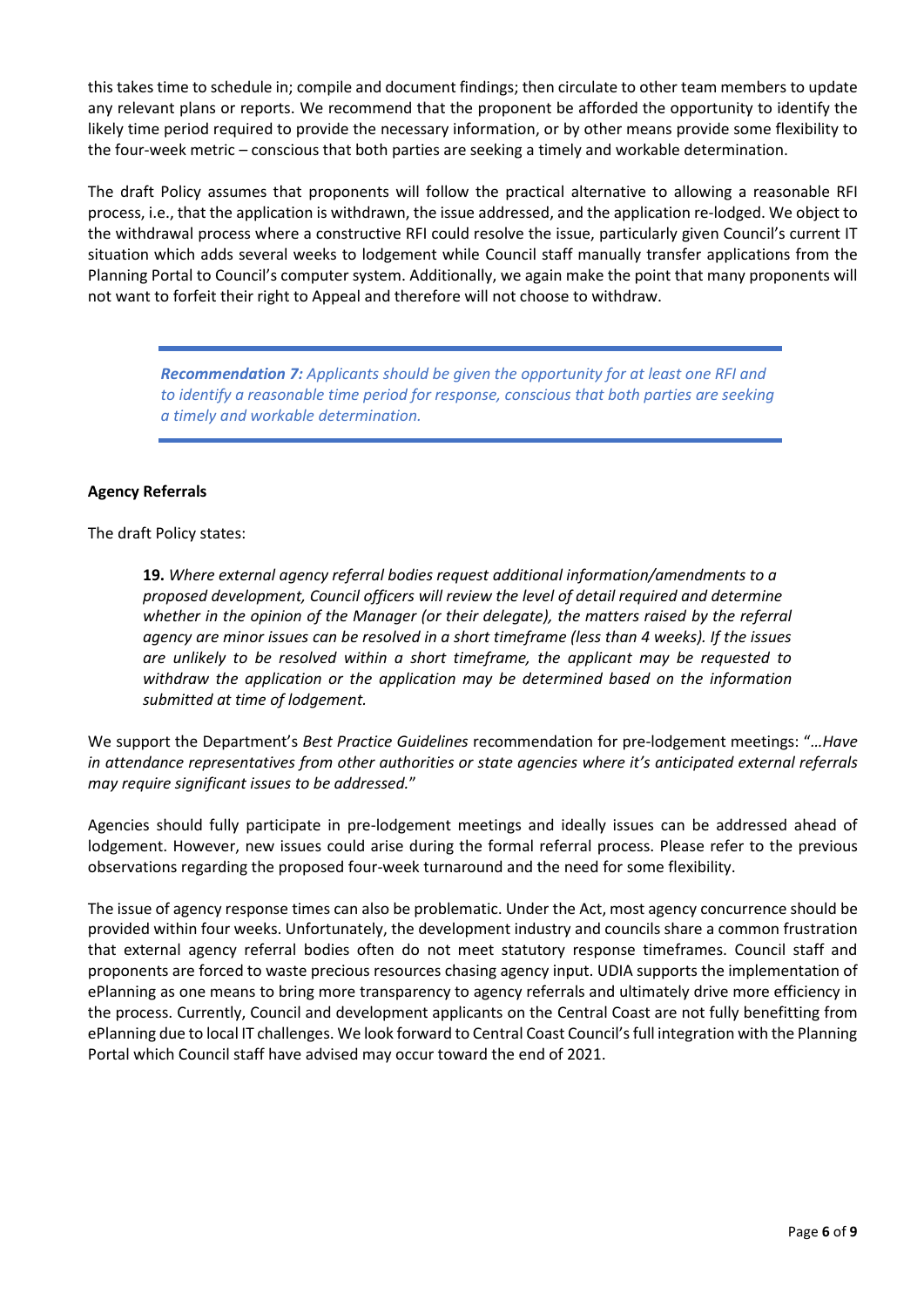# In order to facilitate more efficiency in agency referrals, UDIA recommends:

## *Recommendation 8: Council should*

- *Advise all referral Agencies of its intention to adopt a Policy to streamline the DA process and undertake a performance agreement with Agencies, actively seeking their cooperation and assistance through the timely issue of Agency concurrence;*
- *Invite relevant Agencies to attend pre-lodgement meetings;*
- *Note to Agencies that Council has the power to consent to an application under Part 4, Div 4.8 of the Act if the Authority fails to issue its General Terms of Approval within the time provisions provided under Part 6, Div 3 of the Regulations;*
- *Exercise its authority under the Act & Regulations where comments have not been provided by referral Agencies within prescribed periods.*

# **Pre-Lodgement Advice**

The draft Policy states:

*24. Council commits to providing clear and consistent pre-lodgement advice.*

UDIA strongly endorses this commitment and commends Council for its inclusion. We recommend inserting the word "timely", so that the clause reads, "Council commits to providing clear, consistent and timely prelodgement advice."

The Department's *Best Practice Guidelines* recommend "*…Include formal records of the meeting which are to be copied to the property file and provided to the applicant within two business days.*" [emphasis added]

We encourage Council to commit to meeting this recommended best practice. Unfortunately, many of our members report recent experiences where Council has taken six weeks to provide pre-lodgement meeting minutes.

We are also concerned that it can take up to six weeks to schedule the pre-lodgement meeting in the first place. Therefore, the pre-lodgement process has recently been taking *three months*. For larger and more complex sites, proponents may have entered into a contractual Due Diligence period typically ranging 30 – 90 days. In other words, the Due Diligence period may expire before the pre-lodgement process can be completed, and the agreement may fall over. Such experiences discourage investment on the Coast.

Consistent with the Department's *Best Practice Guidelines* it is important that Council provide appropriate and adequate resources to the pre-lodgement meeting process so that meetings can be arranged and then minutes issued in a timely manner, so proponents have sufficient time to undertake further specific investigations as a result of pre-lodgement discussions.

If Council will impose timeframes on applicants, it is reasonable that Council should also meet the best practice timeframes. This will promote trust between Council and the development sector and enable more timely delivery of jobs and housing.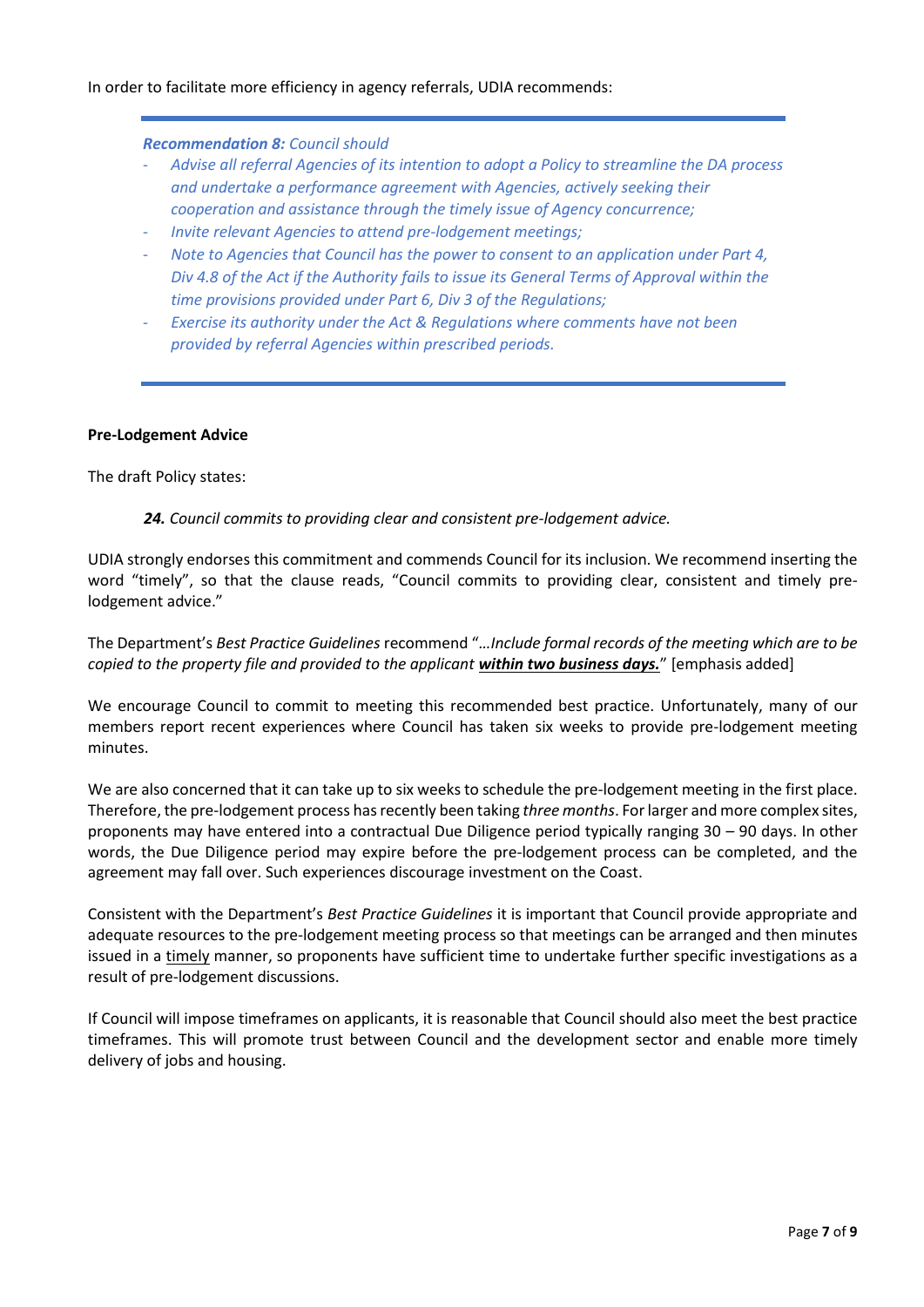*Recommendation 9: Consistent with Department's Best Practice Guidelines, Council should provide appropriate and adequate resources to the pre-lodgement meeting process so that meetings can be arranged and then minutes issued in a timely manner. Clause 24 should be amended to read: "Council commits to providing clear, consistent and timely pre-lodgement advice", and Council should commit to meeting best practice guidelines for response timeframes.*

UDIA recommends the following approaches for pre-lodgement meetings:

- Key issues should be conveyed to all parties present, and the proponent should leave with a clear understanding of what Council staff are thinking. Council staff need to be clear up front and encouraged to provide their honest opinion as to whether the proposal has merit.
- Council staff should be more site-specific in their comments and refer to policy, particularly in relation to flooding and ecology (e.g., provide updates of green corridors not previously mapped by Council). Council should identify key species for inclusion in any biodiversity assessment.
- In the case of possible variations to DCP or LEP provisions, clear advice should be provided, rather than advising vaguely that "any variations should be properly supported and may be considered".
- The meeting format should be flexible to enable the efficient participation of all relevant parties. Options should be provided for in-person meeting; video meeting; and written advice in lieu of a meeting. Our members have utilised other council pre-lodgement services where advice has simply been done by correspondence, and this can be effective.
- In the event an individual specialist is unable to attend the pre-lodgement meeting, that individual specialist should be provided the opportunity to follow-up separately (similar to Expert Witness in a Court process) and file relevant points back through Council's meeting coordinator. These should be either included in general minutes, or referenced as a supplementary.
- It is imperative that the minutes accurately reflect the specific issues, discussion, advice provided and agreed matters. For efficiency, a template of draft minutes could be created where staff can focus on the unique details of the meeting's discussion.
- Proponents should have the ability to seek further timely clarification between the previous meeting and time of DA lodgement.
- Applicants should receive a credit (50%) of the pre-DA fee paid towards any future DA lodged. By the pre-lodgement meeting stage, Council's preliminary assessment should have commenced and typically such matters as relevant flood levels, access site lines, ecological conditions, site conditions from kerbside inspections, etc., have been undertaken. Future assessing officers should be able to rely on this pre-lodgement advice as appropriate input to future DA assessment.

*Recommendations 10 a-h: Pre-lodgement meetings should emphasise inclusion, specificity, and responsiveness by implementing the outlined recommendations.*

# **Conclusion**

UDIA appreciates this opportunity to offer our recommendations aimed at improving the development assessment process for the Central Coast. The ultimate success of this Policy will not be measured simply on the